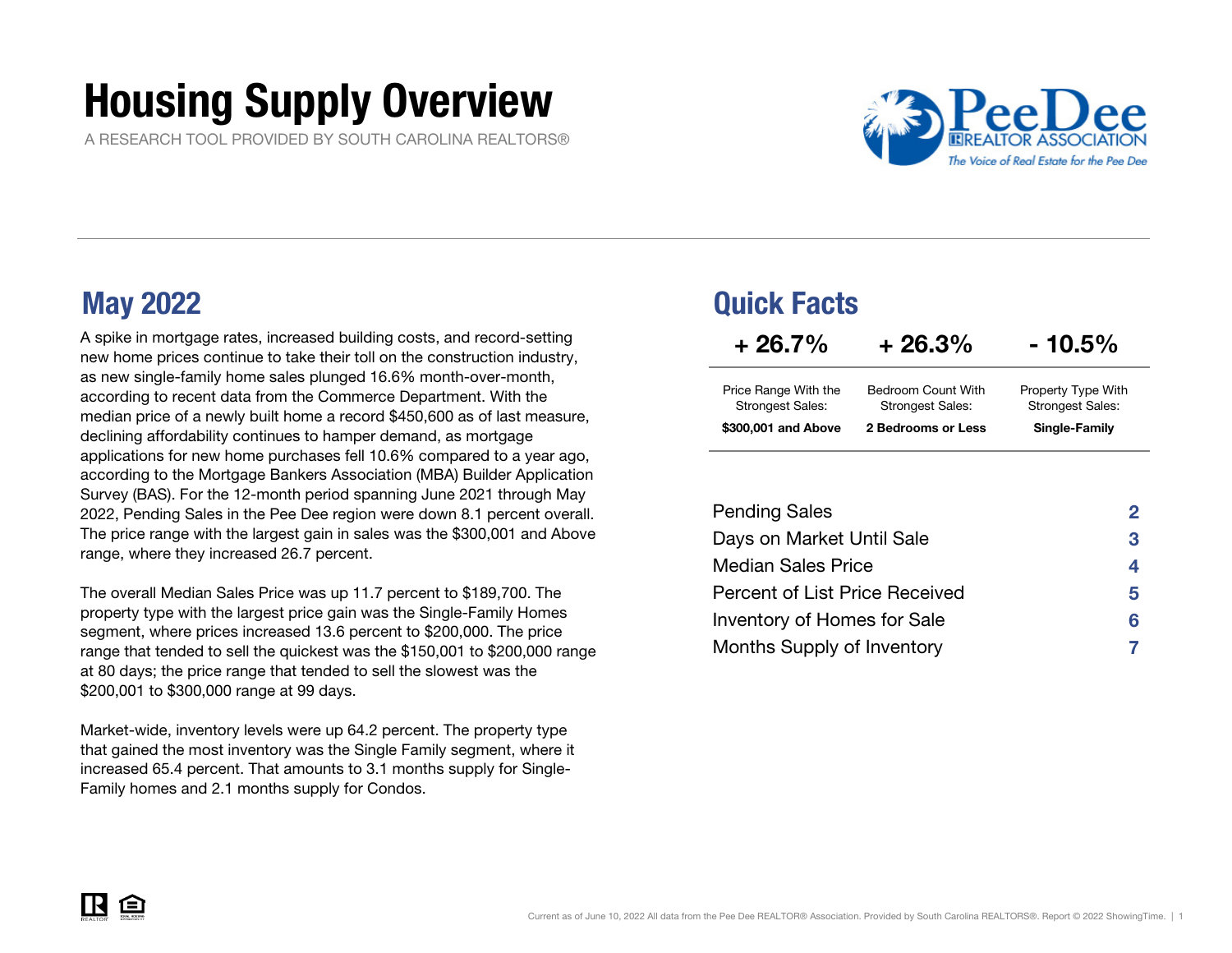## Pending Sales

A count of properties on which offers have been accepted. Based on a rolling 12-month total.





### 2431,733 987 307 1,552 By Bedroom Count 5-2021 5-2022



863



| <b>By Price Range</b>  | $5 - 2021$ | 5-2022 | Change   | $5 - 2021$ | 5-2022 | Change   | 5-2021 | 5-2022 | Change     |
|------------------------|------------|--------|----------|------------|--------|----------|--------|--------|------------|
| \$100,000 and Below    | 588        | 449    | - 23.6%  | 454        | 333    | - 26.7%  |        |        | $-100.0\%$ |
| \$100,001 to \$150,000 | 560        | 504    | - 10.0%  | 488        | 379    | - 22.3%  | 6      |        | - 66.7%    |
| \$150.001 to \$200.000 | 680        | 547    | - 19.6%  | 658        | 524    | - 20.4%  | 3      |        | $-100.0\%$ |
| \$200,001 to \$300,000 | 720        | 696    | $-3.3%$  | 714        | 684    | - 4.2%   |        |        | $- -$      |
| \$300,001 and Above    | 415        | 526    | $+26.7%$ | 413        | 521    | $+26.2%$ |        |        | --         |
| All Price Ranges       | 2,963      | 2,722  | $-8.1\%$ | 2,727      | 2,441  | $-10.5%$ | 13     |        | $-84.6%$   |
|                        |            |        |          |            |        |          |        |        |            |

| <b>By Bedroom Count</b>   | 5-2021 | 5-2022 | Change   | 5-2021 | 5-2022 | Change   | 5-2021 | 5-2022 | Change     |
|---------------------------|--------|--------|----------|--------|--------|----------|--------|--------|------------|
| 2 Bedrooms or Less        | 243    | 307    | + 26.3%  | 168    | 210    | - 25.0%  |        |        | - 71.4%    |
| 3 Bedrooms                | .733   | .552   | $-10.4%$ | 607,   | .407   | - 12.4%  |        |        | $-100.0\%$ |
| 4 Bedrooms or More        | 987    | 863    | - 12.6%  | 952    | 824    | $-13.4%$ |        |        | $- -$      |
| <b>All Bedroom Counts</b> | 2,963  | 2,722  | $-8.1%$  | 2,727  | 2,441  | $-10.5%$ | 13     |        | - 84.6%    |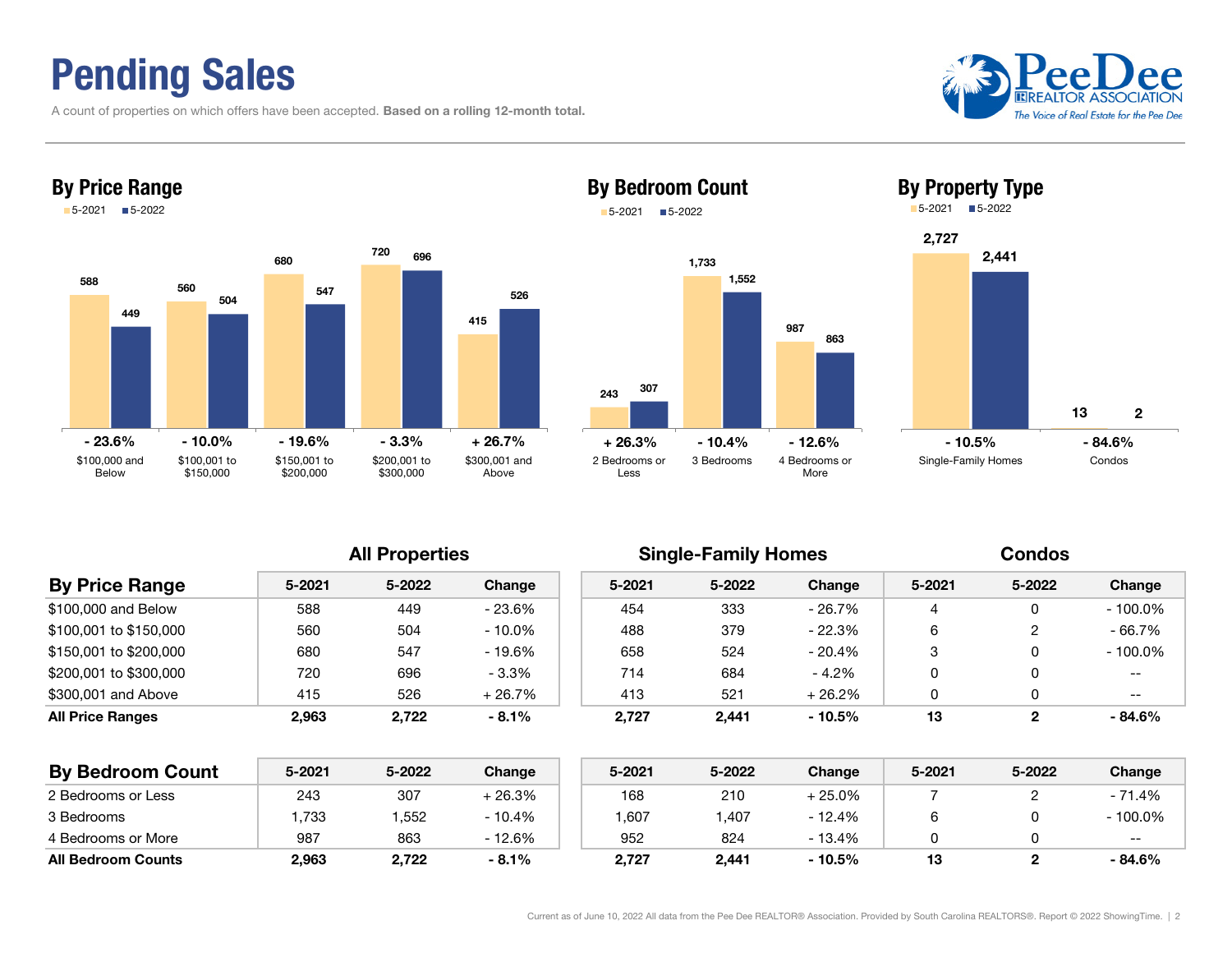## Days on Market Until Sale

Average number of days between when a property is listed and when an offer is accepted. Based on a rolling 12-month average.





### 127By Bedroom Count 5-2021■5-2022





| <b>By Price Range</b>   | 5-2021 | 5-2022 | Change    | $5 - 2021$ | 5-2022         | Change   | 5-2021 | 5-2022 | Change     |
|-------------------------|--------|--------|-----------|------------|----------------|----------|--------|--------|------------|
| \$100,000 and Below     | 135    | 92     | - 31.9%   | 138        | 96             | - 30.4%  | 82     | 25     | $-69.5%$   |
| \$100,001 to \$150,000  | 107    | 81     | $-24.3%$  | 109        | 82             | $-24.8%$ | 76     | 39     | - 48.7%    |
| \$150.001 to \$200.000  | 96     | 80     | $-16.7\%$ | 96         | 8 <sup>1</sup> | - 15.6%  | 0      |        | $- -$      |
| \$200.001 to \$300.000  | 109    | 99     | $-9.2%$   | 109        | 99             | $-9.2%$  | 81     |        | $-100.0\%$ |
| \$300,001 and Above     | 130    | 96     | - 26.2%   | 130        | 96             | - 26.2%  | 0      |        | $- -$      |
| <b>All Price Ranges</b> | 114    | 90     | $-21.1\%$ | 114        | 92             | $-19.3%$ | 78     | 35     | $-55.1%$   |
|                         |        |        |           |            |                |          |        |        |            |

| <b>By Bedroom Count</b>   | 5-2021 | 5-2022 | Change    | 5-2021 | 5-2022 | Change   | 5-2021 | 5-2022 | Change  |
|---------------------------|--------|--------|-----------|--------|--------|----------|--------|--------|---------|
| 2 Bedrooms or Less        | 106    | 74     | $-30.2\%$ | 109    | 84     | $-22.9%$ | 89     | 35     | - 60.7% |
| 3 Bedrooms                | 108    | 79     | - 26.9%   | 108    | 78     | - 27.8%  |        |        | 100.0%  |
| 4 Bedrooms or More        | 127    | 115    | $-9.4%$   | 126    | 115    | - 8.7%   |        |        | $- -$   |
| <b>All Bedroom Counts</b> | 114    | 90     | $-21.1%$  | 114    | 92     | - 19.3%  | 78     | 35     | - 55.1% |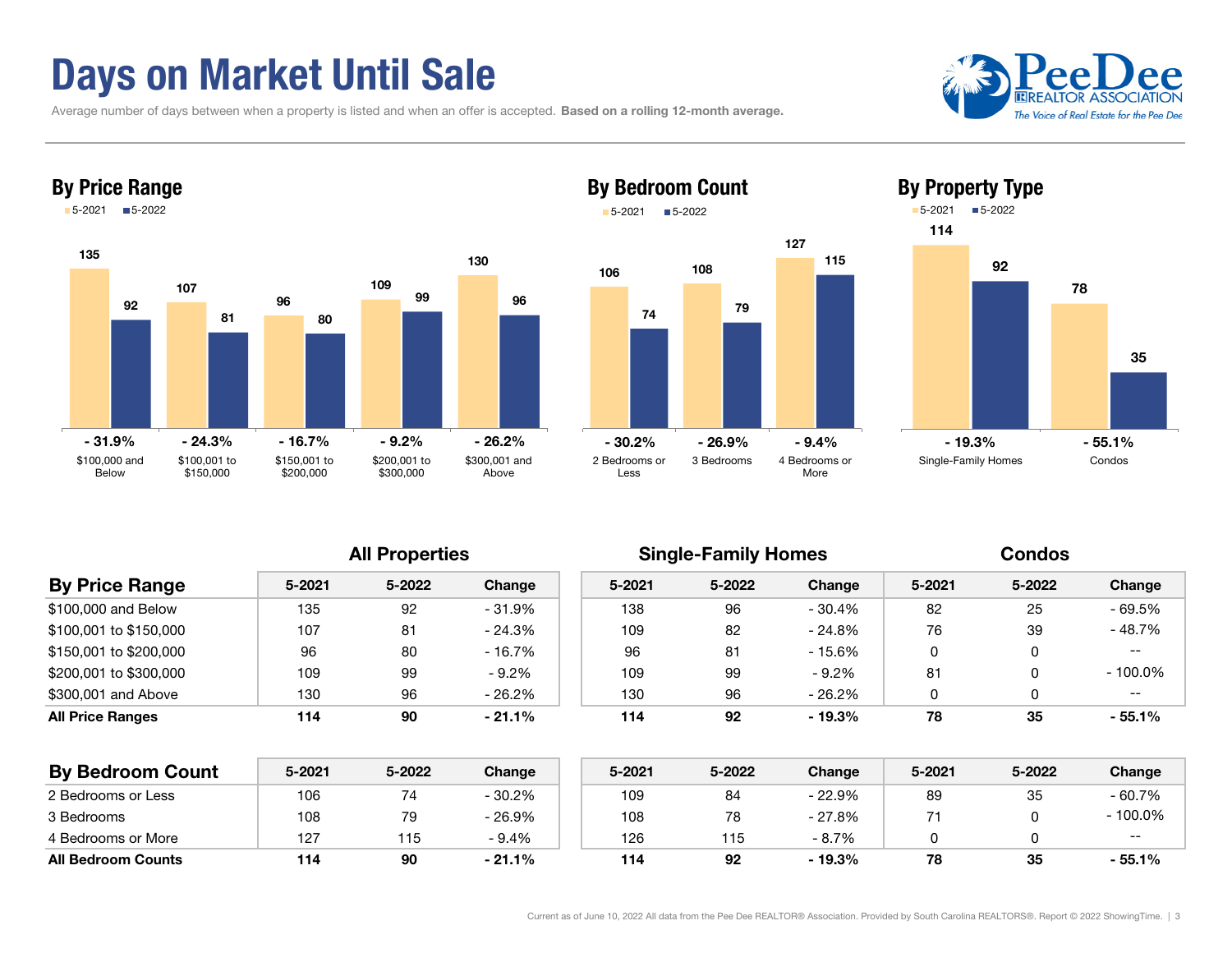## Median Sales Price

By Bedroom Count 5-2021 5-2022

| Median price point for all closed sales, not accounting for seller concessions. Based on a rolling 12-month median. |  |  |
|---------------------------------------------------------------------------------------------------------------------|--|--|
|---------------------------------------------------------------------------------------------------------------------|--|--|





### By Property Type

5-2021 5-2022



| <b>By Bedroom Count</b>   | $5 - 2021$ | 5-2022    | Change   | $5 - 2021$ | 5-2022    | Change   | 5-2021    | 5-2022    | Change   |
|---------------------------|------------|-----------|----------|------------|-----------|----------|-----------|-----------|----------|
| 2 Bedrooms or Less        | \$82,200   | \$99,000  | $+20.4%$ | \$72,000   | \$99,000  | $+37.5%$ | \$97,500  | \$100,000 | + 2.6%   |
| 3 Bedrooms                | \$153,000  | \$170,000 | $+11.1%$ | \$156,000  | \$176,000 | + 12.8%  | \$110,000 | \$125,000 | + 13.6%  |
| 4 Bedrooms or More        | \$255,500  | \$294.855 | + 15.4%  | \$260,000  | \$299.700 | $+15.3%$ | \$193.500 | \$0       | - 100.0% |
| <b>All Bedroom Counts</b> | \$169,900  | \$189,700 | + 11.7%  | \$176,000  | \$200,000 | $+13.6%$ | \$103,400 | \$114,000 | + 10.3%  |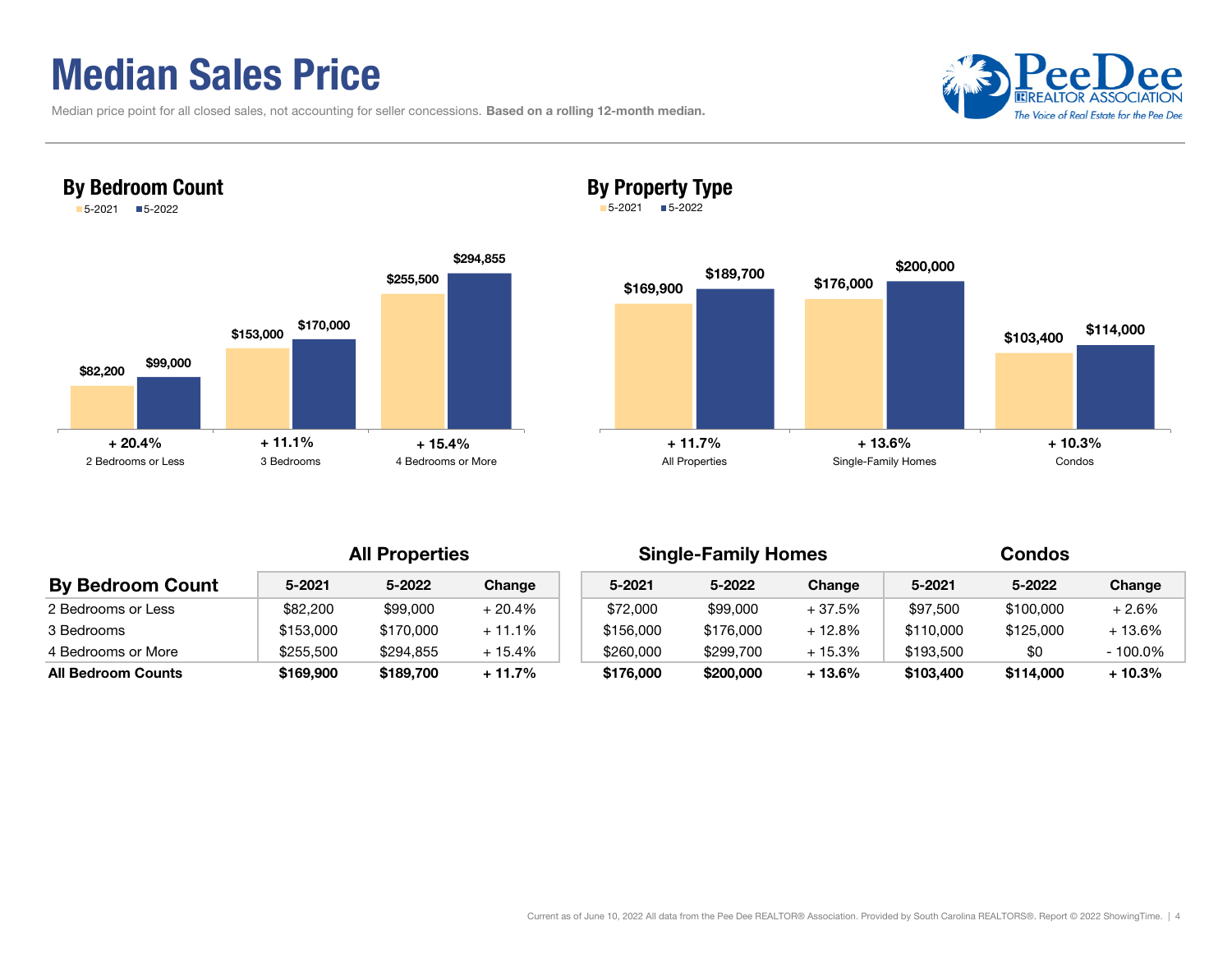## Percent of List Price Received

By Price Range

 Percentage found when dividing a property's sales price by its last list price, then taking the average for all properties sold, not accounting for seller concessions. Based on a rolling 12-month average.





### By Bedroom Count 5-2021■5-2022





By Property Type

All Properties **Single-Family Homes** Condos

Single-Family Homes Condos

| <b>By Price Range</b>   | 5-2021 | 5-2022 | Change  | 5-2021 | 5-2022 | Change   | 5-2021  | 5-2022  | Change     |
|-------------------------|--------|--------|---------|--------|--------|----------|---------|---------|------------|
| \$100,000 and Below     | 93.0%  | 92.6%  | $-0.4%$ | 92.9%  | 91.9%  | $-1.1%$  | 97.4%   | 97.6%   | $+0.2\%$   |
| \$100.001 to \$150.000  | 98.2%  | 99.3%  | $+1.1%$ | 98.2%  | 99.3%  | $+1.1%$  | 97.1%   | 100.5%  | $+3.5%$    |
| \$150,001 to \$200,000  | 99.1%  | 99.6%  | $+0.5%$ | 99.2%  | 99.5%  | $+0.3\%$ | $0.0\%$ | $0.0\%$ | $- -$      |
| \$200.001 to \$300.000  | 99.1%  | 99.8%  | $+0.7%$ | 99.1%  | 99.8%  | $+0.7\%$ | 98.0%   | $0.0\%$ | $-100.0\%$ |
| \$300,001 and Above     | 98.1%  | 99.3%  | $+1.2%$ | 98.1%  | 99.3%  | $+1.2%$  | $0.0\%$ | $0.0\%$ | $--$       |
| <b>All Price Ranges</b> | 97.4%  | 98.4%  | $+1.0%$ | 97.7%  | 98.5%  | $+0.8\%$ | 97.3%   | 99.8%   | $+2.6%$    |
|                         |        |        |         |        |        |          |         |         |            |
|                         |        |        |         |        |        |          |         |         |            |

| <b>By Bedroom Count</b>   | 5-2021 | 5-2022 | Change  | 5-2021 | 5-2022 | Change   | 5-2021  | 5-2022 | Change   |
|---------------------------|--------|--------|---------|--------|--------|----------|---------|--------|----------|
| 2 Bedrooms or Less        | 94.4%  | 96.2%  | $-1.9%$ | 93.3%  | 95.6%  | + 2.5%   | 96.1%   | 99.8%  | + 3.9%   |
| 3 Bedrooms                | 97.5%  | 98.5%  | ⊦ 1.0%  | 97.8%  | 98.6%  | $+0.8\%$ | 98.1%   | 0.0%   | - 100.0% |
| 4 Bedrooms or More        | 98.1%  | 98.8%  | + 0.7%  | 98.3%  | 98.8%  | $+0.5%$  | $0.0\%$ | 0.0%   | --       |
| <b>All Bedroom Counts</b> | 97.4%  | 98.4%  | + 1.0%  | 97.7%  | 98.5%  | $+0.8%$  | 97.3%   | 99.8%  | $-2.6\%$ |

### Current as of June 10, 2022 All data from the Pee Dee REALTOR® Association. Provided by South Carolina REALTORS®. Report © 2022 ShowingTime. | 5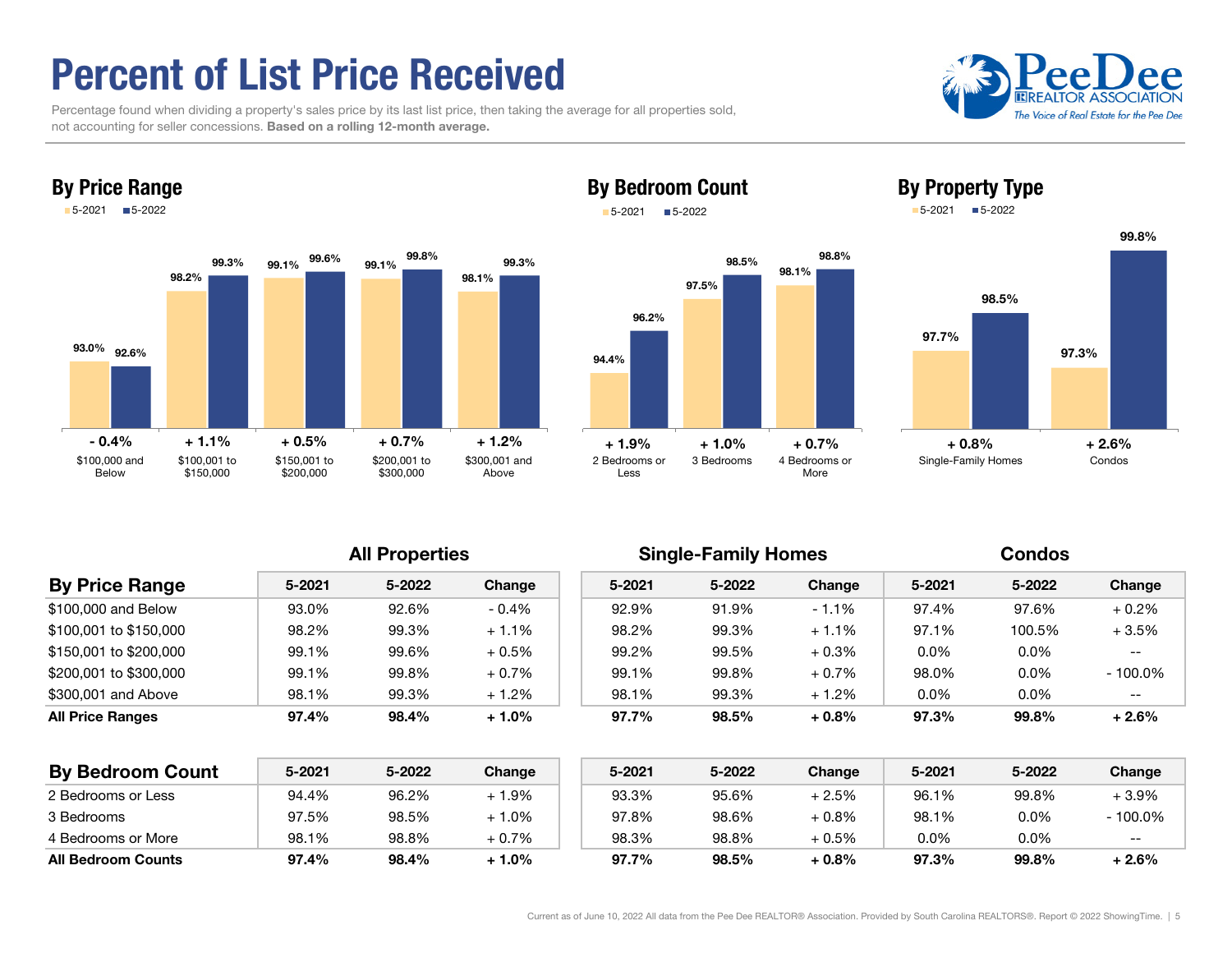## Inventory of Homes for Sale

The number of properties available for sale in active status at the end of the most recent month. Based on one month of activity.







By Bedroom Count



| <b>By Price Range</b>  | 5-2021 | 5-2022 | Change    | $5 - 2021$ | 5-2022 | Change     | $5 - 2021$ | 5-2022         | Change                   |
|------------------------|--------|--------|-----------|------------|--------|------------|------------|----------------|--------------------------|
| \$100,000 and Below    | 126    | 111    | $-11.9\%$ | 96         | 84     | $-12.5%$   | 10         | 10             | $0.0\%$                  |
| \$100,001 to \$150,000 | 77     | 101    | $+31.2%$  | 67         | 73     | $+9.0\%$   | 6          | 11             | $+83.3%$                 |
| \$150,001 to \$200,000 | 61     | 108    | $+77.0%$  | 59         | 101    | $+71.2%$   | 0          |                | $\overline{\phantom{m}}$ |
| \$200,001 to \$300,000 | 84     | 178    | $+111.9%$ | 83         | 176    | $+112.0\%$ | 0          | $\overline{2}$ | $- -$                    |
| \$300,001 and Above    | 74     | 195    | $+163.5%$ | 74         | 193    | $+160.8\%$ | 0          |                | $- -$                    |
| All Price Ranges       | 422    | 693    | $+64.2%$  | 379        | 627    | $+65.4%$   | 16         | 25             | $+56.3%$                 |
|                        |        |        |           |            |        |            |            |                |                          |

| <b>By Bedroom Count</b>   | 5-2021 | 5-2022 | <b>Change</b> | 5-2021 | 5-2022 | Change   | 5-2021 | 5-2022 | Change    |
|---------------------------|--------|--------|---------------|--------|--------|----------|--------|--------|-----------|
| 2 Bedrooms or Less        | 49     |        | + 51.0%       | 39     | 57     | + 46.2%  |        |        | - 66.7%   |
| 3 Bedrooms                | 216    | 370    | + 71.3%       | 192    | 338    | + 76.0%  |        |        | $-50.0\%$ |
| 4 Bedrooms or More        | 157    | 249    | + 58.6%       | 148    | 232    | + 56.8%  |        |        | $0.0\%$   |
| <b>All Bedroom Counts</b> | 422    | 693    | + 64.2%       | 379    | 627    | $+65.4%$ | 16     | 25     | ⊦ 56.3%   |